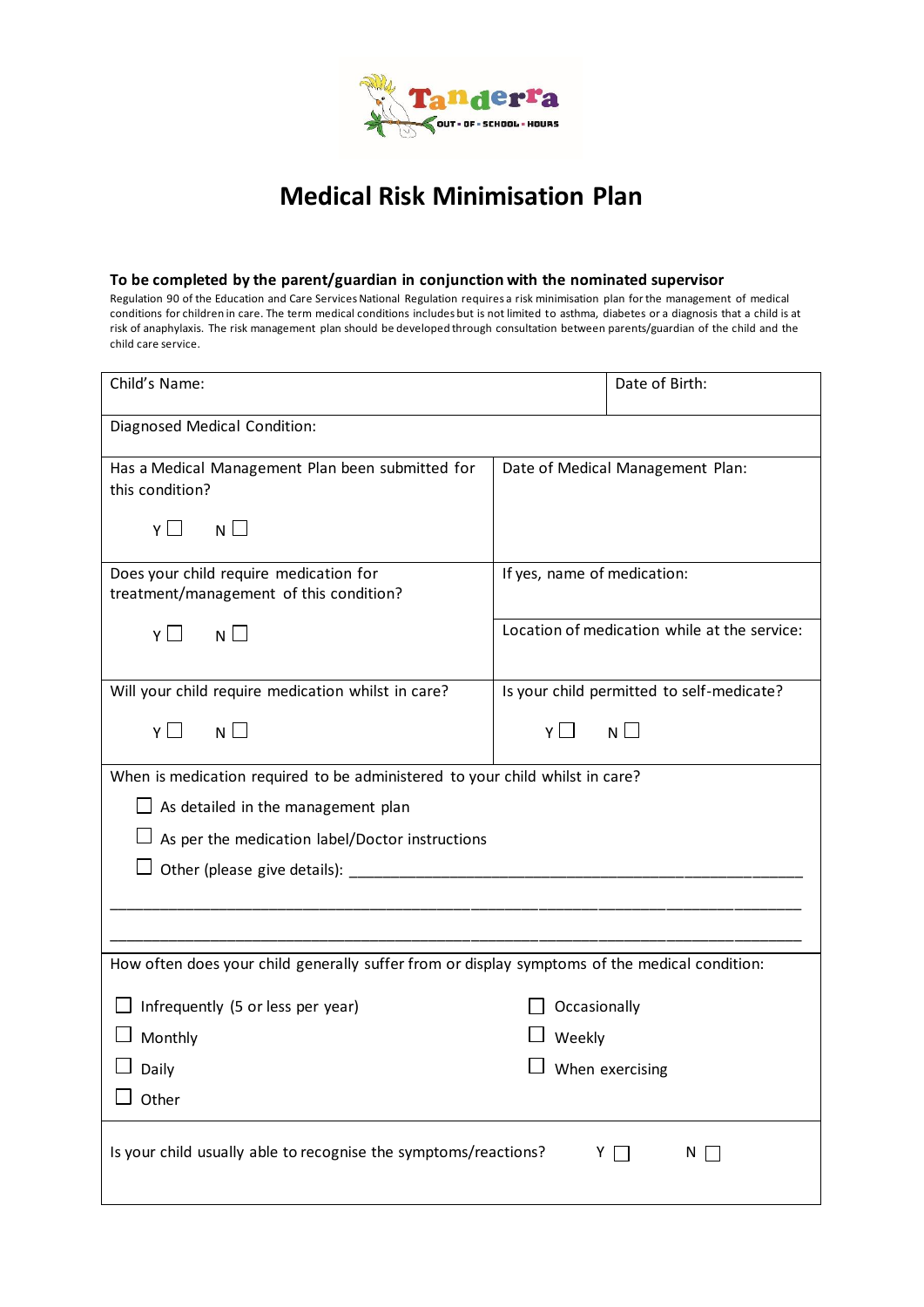| Predominant known triggers for the medical condition and potential reactions: |          |  |  |
|-------------------------------------------------------------------------------|----------|--|--|
| <b>Trigger</b>                                                                | Reaction |  |  |
|                                                                               |          |  |  |
|                                                                               |          |  |  |
|                                                                               |          |  |  |
|                                                                               |          |  |  |
|                                                                               |          |  |  |

How can we minimise the risks relating to your child's health care needs/medical condition and what strategies can we implement to avoid triggers?

| ${\sf Risk}$ | Strategy | Who is responsible |
|--------------|----------|--------------------|
|              |          |                    |
|              |          |                    |
|              |          |                    |
|              |          |                    |
|              |          |                    |
|              |          |                    |
|              |          |                    |
|              |          |                    |
|              |          |                    |
|              |          |                    |
|              |          |                    |
|              |          |                    |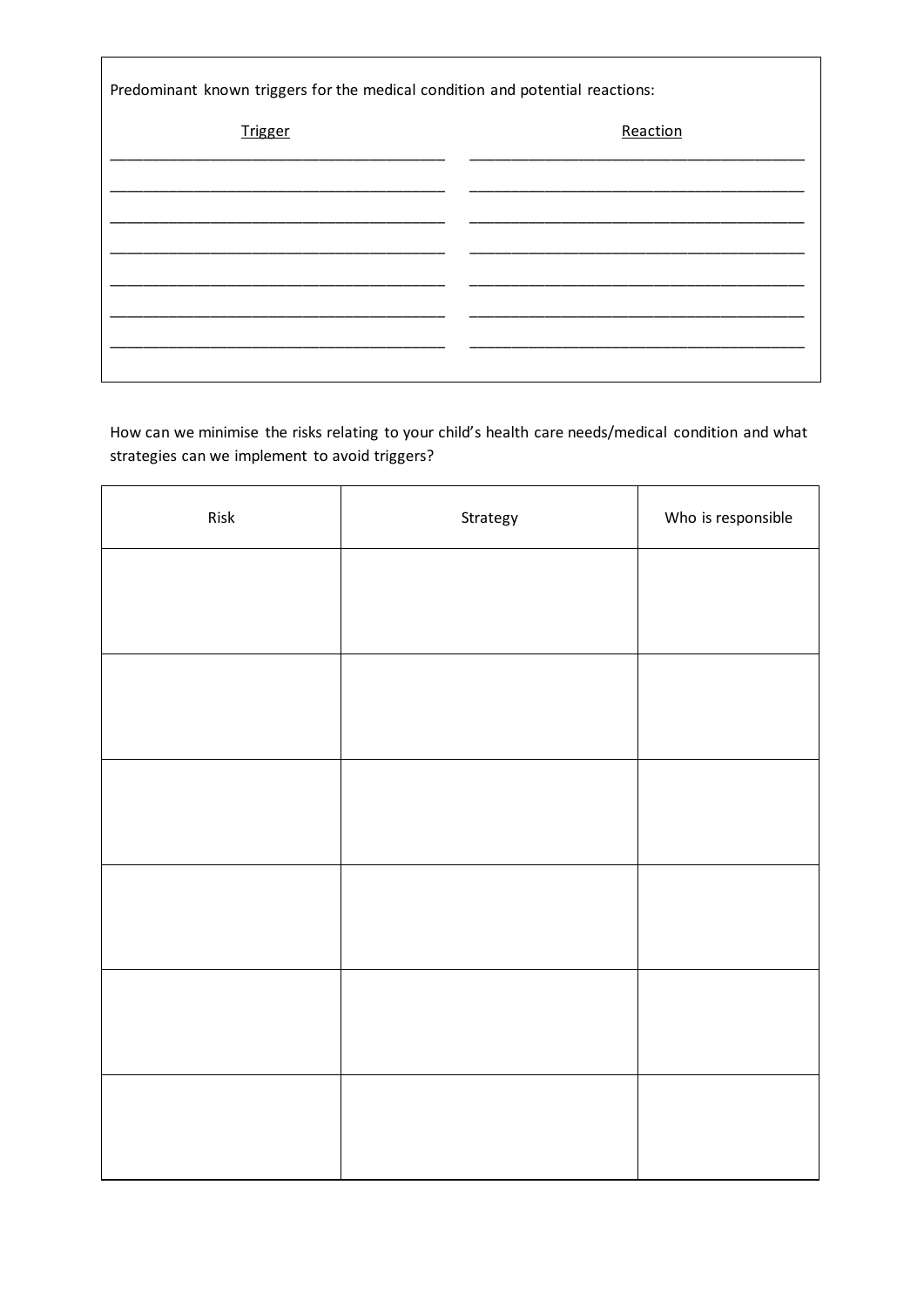# **Communication Plan**

| Date | Issue/Concern/Request/Info | <b>Action Required</b> | Actioned By | Communicated<br>to Staff |
|------|----------------------------|------------------------|-------------|--------------------------|
|      |                            |                        |             |                          |
|      |                            |                        |             |                          |
|      |                            |                        |             |                          |
|      |                            |                        |             |                          |
|      |                            |                        |             |                          |
|      |                            |                        |             |                          |
|      |                            |                        |             |                          |
|      |                            |                        |             |                          |
|      |                            |                        |             |                          |
|      |                            |                        |             |                          |
|      |                            |                        |             |                          |
|      |                            |                        |             |                          |
|      |                            |                        |             |                          |
|      |                            |                        |             |                          |
|      |                            |                        |             |                          |
|      |                            |                        |             |                          |
|      |                            |                        |             |                          |
|      |                            |                        |             |                          |
|      |                            |                        |             |                          |
|      |                            |                        |             |                          |
|      |                            |                        |             |                          |
|      |                            |                        |             |                          |
|      |                            |                        |             |                          |
|      |                            |                        |             |                          |